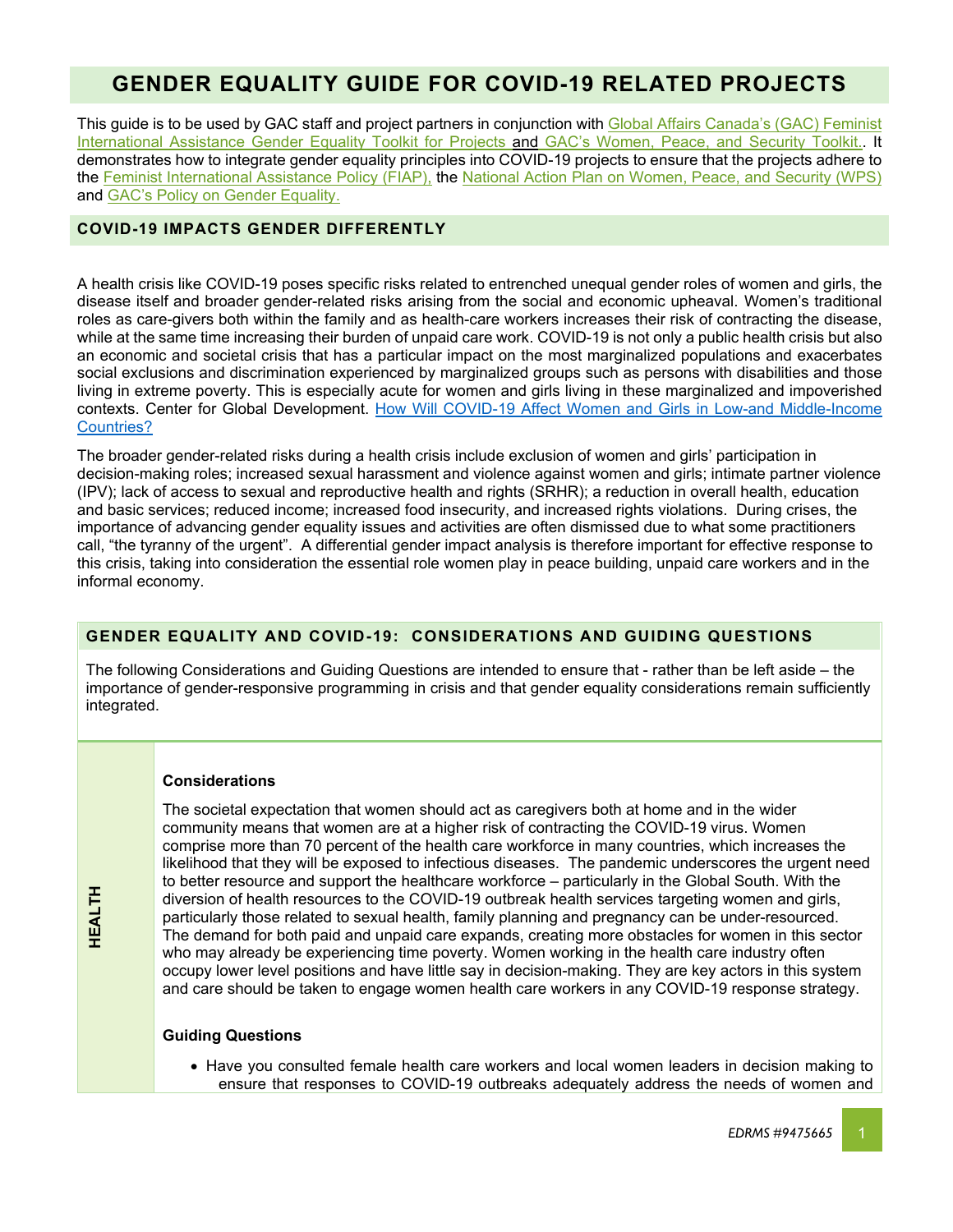| • Which local partners are best suited to ensure that women's participation in decision making does,<br>in fact, take place?<br>• How do gender roles affect the prevention efforts, treatment, and care of women and girls and<br>men and boys? How can this be addressed?<br>• Is there gender bias with regard to COVID-19 testing?<br>. How will information distribution and sensitisation campaigns reach illiterate and more<br>marginalized groups, particularly women and girls?<br>• How will resources and essential information regarding COVID-19 reach women and girls in<br>informal settlements, particularly refugee camps? How can you prioritize the safety and security<br>of women and girls in this distribution?<br>• What health services have been reduced due to the redirection of resources within the health<br>systems? Has there been a reduction of mental health and psychosocial support services<br>(MHPSS)? How is this reduction affecting women versus men?<br>Is it likely that redirecting health resources to COVID-19 response result in higher rates of<br>$\bullet$<br>maternal mortality? How can a program response consider the needs of pregnant women and<br>prevent additional maternal deaths?<br>• Is there enough menstrual hygiene, obstetric, reproductive, and other primary health care supplies<br>available at health care facilities?<br>• Have you considered the disparate effects of quarantine or social distancing measures on women<br>and girls?<br>• Will this project generate health data that are disaggregated by gender/sex, age and other relevant<br>factors in the context of the pandemic?<br>• Do economic relief interventions and technical assistance focus on sectors most impacted by<br>COVID-19 and employing the most women (sectors with increasing demand such as health-<br>care/pharmaceutical and service industries that employ far more women and are being<br>decimated due to reduced demand and imposed social distancing measures)?<br><b>Considerations</b><br>During outbreaks women and girls have even less decision making power around issues related to<br>reproductive and sexual health. SRHR resources are often diverted to the emergency response which<br>contributes to a rise in maternal mortality and other SRHR related challenges such as Sexually<br>Transmitted Infections (STI) treatment, access to contraception and clinical responses to GBV.<br><b>Guiding Questions</b><br>• Does the diversion of resources to emergency activities mean that there are reductions in STI<br>treatment, reduced access to safe contraceptives safe abortion care and clinical responses to<br>GBV?<br>• Do women have less autonomy over their sexual and reproductive lives since COVID-19?<br>• Do measures taken to relieve the burden on primary healthcare structures prioritize access to<br>sexual and reproductive health services?<br>• Do women have access to a range of contraceptive methods and information and counselling?<br>Does the level of access differ from the pre-COVID-19 period? | girls in each community? |
|---------------------------------------------------------------------------------------------------------------------------------------------------------------------------------------------------------------------------------------------------------------------------------------------------------------------------------------------------------------------------------------------------------------------------------------------------------------------------------------------------------------------------------------------------------------------------------------------------------------------------------------------------------------------------------------------------------------------------------------------------------------------------------------------------------------------------------------------------------------------------------------------------------------------------------------------------------------------------------------------------------------------------------------------------------------------------------------------------------------------------------------------------------------------------------------------------------------------------------------------------------------------------------------------------------------------------------------------------------------------------------------------------------------------------------------------------------------------------------------------------------------------------------------------------------------------------------------------------------------------------------------------------------------------------------------------------------------------------------------------------------------------------------------------------------------------------------------------------------------------------------------------------------------------------------------------------------------------------------------------------------------------------------------------------------------------------------------------------------------------------------------------------------------------------------------------------------------------------------------------------------------------------------------------------------------------------------------------------------------------------------------------------------------------------------------------------------------------------------------------------------------------------------------------------------------------------------------------------------------------------------------------------------------------------------------------------------------------------------------------------------------------------------------------------------------------------------------------------------------------------------------------------------------------------------------------------------------------------------------------------------------------------------------------------------------------------------------------------------------------------|--------------------------|
|                                                                                                                                                                                                                                                                                                                                                                                                                                                                                                                                                                                                                                                                                                                                                                                                                                                                                                                                                                                                                                                                                                                                                                                                                                                                                                                                                                                                                                                                                                                                                                                                                                                                                                                                                                                                                                                                                                                                                                                                                                                                                                                                                                                                                                                                                                                                                                                                                                                                                                                                                                                                                                                                                                                                                                                                                                                                                                                                                                                                                                                                                                                           |                          |
|                                                                                                                                                                                                                                                                                                                                                                                                                                                                                                                                                                                                                                                                                                                                                                                                                                                                                                                                                                                                                                                                                                                                                                                                                                                                                                                                                                                                                                                                                                                                                                                                                                                                                                                                                                                                                                                                                                                                                                                                                                                                                                                                                                                                                                                                                                                                                                                                                                                                                                                                                                                                                                                                                                                                                                                                                                                                                                                                                                                                                                                                                                                           |                          |
|                                                                                                                                                                                                                                                                                                                                                                                                                                                                                                                                                                                                                                                                                                                                                                                                                                                                                                                                                                                                                                                                                                                                                                                                                                                                                                                                                                                                                                                                                                                                                                                                                                                                                                                                                                                                                                                                                                                                                                                                                                                                                                                                                                                                                                                                                                                                                                                                                                                                                                                                                                                                                                                                                                                                                                                                                                                                                                                                                                                                                                                                                                                           |                          |
|                                                                                                                                                                                                                                                                                                                                                                                                                                                                                                                                                                                                                                                                                                                                                                                                                                                                                                                                                                                                                                                                                                                                                                                                                                                                                                                                                                                                                                                                                                                                                                                                                                                                                                                                                                                                                                                                                                                                                                                                                                                                                                                                                                                                                                                                                                                                                                                                                                                                                                                                                                                                                                                                                                                                                                                                                                                                                                                                                                                                                                                                                                                           |                          |
|                                                                                                                                                                                                                                                                                                                                                                                                                                                                                                                                                                                                                                                                                                                                                                                                                                                                                                                                                                                                                                                                                                                                                                                                                                                                                                                                                                                                                                                                                                                                                                                                                                                                                                                                                                                                                                                                                                                                                                                                                                                                                                                                                                                                                                                                                                                                                                                                                                                                                                                                                                                                                                                                                                                                                                                                                                                                                                                                                                                                                                                                                                                           |                          |
|                                                                                                                                                                                                                                                                                                                                                                                                                                                                                                                                                                                                                                                                                                                                                                                                                                                                                                                                                                                                                                                                                                                                                                                                                                                                                                                                                                                                                                                                                                                                                                                                                                                                                                                                                                                                                                                                                                                                                                                                                                                                                                                                                                                                                                                                                                                                                                                                                                                                                                                                                                                                                                                                                                                                                                                                                                                                                                                                                                                                                                                                                                                           |                          |
|                                                                                                                                                                                                                                                                                                                                                                                                                                                                                                                                                                                                                                                                                                                                                                                                                                                                                                                                                                                                                                                                                                                                                                                                                                                                                                                                                                                                                                                                                                                                                                                                                                                                                                                                                                                                                                                                                                                                                                                                                                                                                                                                                                                                                                                                                                                                                                                                                                                                                                                                                                                                                                                                                                                                                                                                                                                                                                                                                                                                                                                                                                                           |                          |
|                                                                                                                                                                                                                                                                                                                                                                                                                                                                                                                                                                                                                                                                                                                                                                                                                                                                                                                                                                                                                                                                                                                                                                                                                                                                                                                                                                                                                                                                                                                                                                                                                                                                                                                                                                                                                                                                                                                                                                                                                                                                                                                                                                                                                                                                                                                                                                                                                                                                                                                                                                                                                                                                                                                                                                                                                                                                                                                                                                                                                                                                                                                           |                          |
|                                                                                                                                                                                                                                                                                                                                                                                                                                                                                                                                                                                                                                                                                                                                                                                                                                                                                                                                                                                                                                                                                                                                                                                                                                                                                                                                                                                                                                                                                                                                                                                                                                                                                                                                                                                                                                                                                                                                                                                                                                                                                                                                                                                                                                                                                                                                                                                                                                                                                                                                                                                                                                                                                                                                                                                                                                                                                                                                                                                                                                                                                                                           |                          |
|                                                                                                                                                                                                                                                                                                                                                                                                                                                                                                                                                                                                                                                                                                                                                                                                                                                                                                                                                                                                                                                                                                                                                                                                                                                                                                                                                                                                                                                                                                                                                                                                                                                                                                                                                                                                                                                                                                                                                                                                                                                                                                                                                                                                                                                                                                                                                                                                                                                                                                                                                                                                                                                                                                                                                                                                                                                                                                                                                                                                                                                                                                                           |                          |
|                                                                                                                                                                                                                                                                                                                                                                                                                                                                                                                                                                                                                                                                                                                                                                                                                                                                                                                                                                                                                                                                                                                                                                                                                                                                                                                                                                                                                                                                                                                                                                                                                                                                                                                                                                                                                                                                                                                                                                                                                                                                                                                                                                                                                                                                                                                                                                                                                                                                                                                                                                                                                                                                                                                                                                                                                                                                                                                                                                                                                                                                                                                           |                          |
|                                                                                                                                                                                                                                                                                                                                                                                                                                                                                                                                                                                                                                                                                                                                                                                                                                                                                                                                                                                                                                                                                                                                                                                                                                                                                                                                                                                                                                                                                                                                                                                                                                                                                                                                                                                                                                                                                                                                                                                                                                                                                                                                                                                                                                                                                                                                                                                                                                                                                                                                                                                                                                                                                                                                                                                                                                                                                                                                                                                                                                                                                                                           |                          |
|                                                                                                                                                                                                                                                                                                                                                                                                                                                                                                                                                                                                                                                                                                                                                                                                                                                                                                                                                                                                                                                                                                                                                                                                                                                                                                                                                                                                                                                                                                                                                                                                                                                                                                                                                                                                                                                                                                                                                                                                                                                                                                                                                                                                                                                                                                                                                                                                                                                                                                                                                                                                                                                                                                                                                                                                                                                                                                                                                                                                                                                                                                                           |                          |
|                                                                                                                                                                                                                                                                                                                                                                                                                                                                                                                                                                                                                                                                                                                                                                                                                                                                                                                                                                                                                                                                                                                                                                                                                                                                                                                                                                                                                                                                                                                                                                                                                                                                                                                                                                                                                                                                                                                                                                                                                                                                                                                                                                                                                                                                                                                                                                                                                                                                                                                                                                                                                                                                                                                                                                                                                                                                                                                                                                                                                                                                                                                           |                          |
|                                                                                                                                                                                                                                                                                                                                                                                                                                                                                                                                                                                                                                                                                                                                                                                                                                                                                                                                                                                                                                                                                                                                                                                                                                                                                                                                                                                                                                                                                                                                                                                                                                                                                                                                                                                                                                                                                                                                                                                                                                                                                                                                                                                                                                                                                                                                                                                                                                                                                                                                                                                                                                                                                                                                                                                                                                                                                                                                                                                                                                                                                                                           |                          |
|                                                                                                                                                                                                                                                                                                                                                                                                                                                                                                                                                                                                                                                                                                                                                                                                                                                                                                                                                                                                                                                                                                                                                                                                                                                                                                                                                                                                                                                                                                                                                                                                                                                                                                                                                                                                                                                                                                                                                                                                                                                                                                                                                                                                                                                                                                                                                                                                                                                                                                                                                                                                                                                                                                                                                                                                                                                                                                                                                                                                                                                                                                                           |                          |
|                                                                                                                                                                                                                                                                                                                                                                                                                                                                                                                                                                                                                                                                                                                                                                                                                                                                                                                                                                                                                                                                                                                                                                                                                                                                                                                                                                                                                                                                                                                                                                                                                                                                                                                                                                                                                                                                                                                                                                                                                                                                                                                                                                                                                                                                                                                                                                                                                                                                                                                                                                                                                                                                                                                                                                                                                                                                                                                                                                                                                                                                                                                           |                          |
|                                                                                                                                                                                                                                                                                                                                                                                                                                                                                                                                                                                                                                                                                                                                                                                                                                                                                                                                                                                                                                                                                                                                                                                                                                                                                                                                                                                                                                                                                                                                                                                                                                                                                                                                                                                                                                                                                                                                                                                                                                                                                                                                                                                                                                                                                                                                                                                                                                                                                                                                                                                                                                                                                                                                                                                                                                                                                                                                                                                                                                                                                                                           |                          |
|                                                                                                                                                                                                                                                                                                                                                                                                                                                                                                                                                                                                                                                                                                                                                                                                                                                                                                                                                                                                                                                                                                                                                                                                                                                                                                                                                                                                                                                                                                                                                                                                                                                                                                                                                                                                                                                                                                                                                                                                                                                                                                                                                                                                                                                                                                                                                                                                                                                                                                                                                                                                                                                                                                                                                                                                                                                                                                                                                                                                                                                                                                                           |                          |

**SRHR**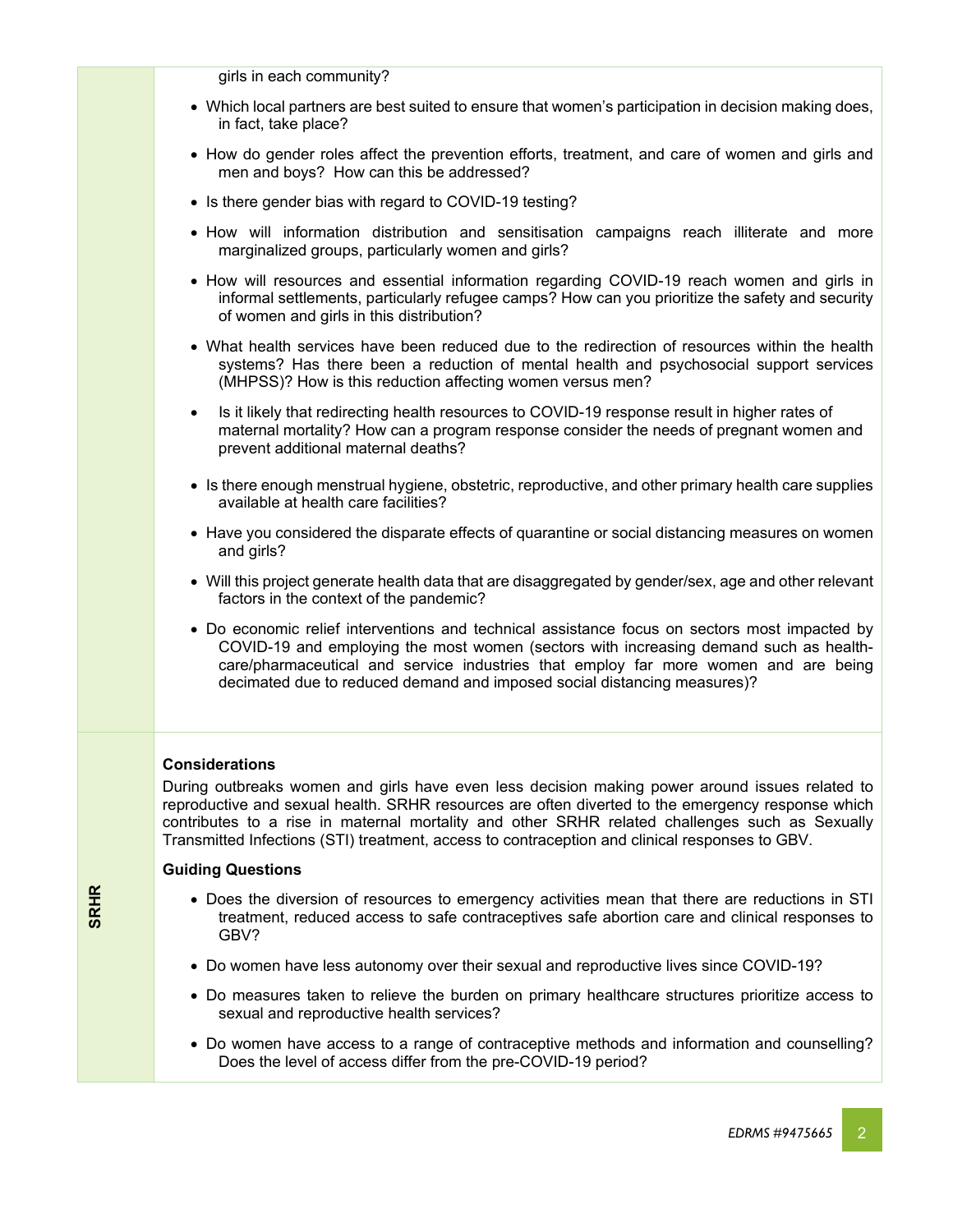- Do women have access to clean and safe delivery environments, essential newborn care and lifesaving emergency and newborn care services? Does the level of access differ from the pre-COVID-19 period?
- Are there enough skilled birth attendants for vaginal births and basic obstetrics?
- Has the community been informed about continuation and availability of SRHR services?
- Have clean delivery kits been provided to visibly pregnant women and birth attendants?
- Have provisions been made to ensure that women are able to find transport to healthcare facilities?
- Do women have access to abortion and post-abortion care in hospitals?
- How do quarantine and social distancing measures affect access to SRHR services?
- What health policies are in place to ensure diverse groups of women and girls have the necessary resources to access to SRHR services?
- Have communication strategies been put into place to target pregnant and lactating mothers in order to increase awareness of the impact (or not) of the pandemic on their specific conditions?

## **Considerations**

Women living in development or humanitarian settings are often employed in informal, low-wage activities that are highly prone to disruption during public health emergencies. Women comprise much of the smallholder farming sector and are affected by trade and travel restrictions. Similarly, women are often involved in cross-border trade with a higher risk of being victims of gender-based violence. Delay in delivery of goods owing to travel restrictions, and increases in transport fares, adversely affected the businesses of these women and their economic security. Female migrant workers, particularly those engaged in care and domestic work, are also likely to experience grave economic consequences. The burden of unpaid care work may increase at the expense of paid work – household provisioning maybe more complex and time-consuming as proper cleaning sanitation and clothes-washing requires more time and effort, if school are closed more time is spent on child care and home schooling, etc.

## **Guiding Questions**

- Does your project address the issue of unpaid work as it relates to the COVID-19 outbreak?
- List the roles, responsibilities, and time breakdown for women, girls, men and boys. Is there a fair (paid and unpaid) workload distribution? How does the distribution impact their respective rights and opportunities? Who makes decisions about the use of resources? Are needs met equitably?
- Are there mechanisms in place to ensure that women have equal access and control over cash payments or vouchers meant to support women's unemployment?
- What processes are in place to ensure women have equal access to local markets?
- Have you considered the level of safety women regarding transportation as they move to and from areas of work? Do severe restrictions on movement and day-to-day activities or "lock down" associated with COVID affect women's ability to work? What safety strategies have been put in place for frontline healthcare workers so that they can reach their jobs each day and reduce risks to themselves and their families?
- If schools and child care centres are closed due to COVID-19, are there alternatives provisions in place for women in paid employment, or do they have to leave their jobs or reduce their hours? Is there compensation available?
- Have guidelines been put into place to address workplace harassment and violence in various sectors dealing with COVID-19?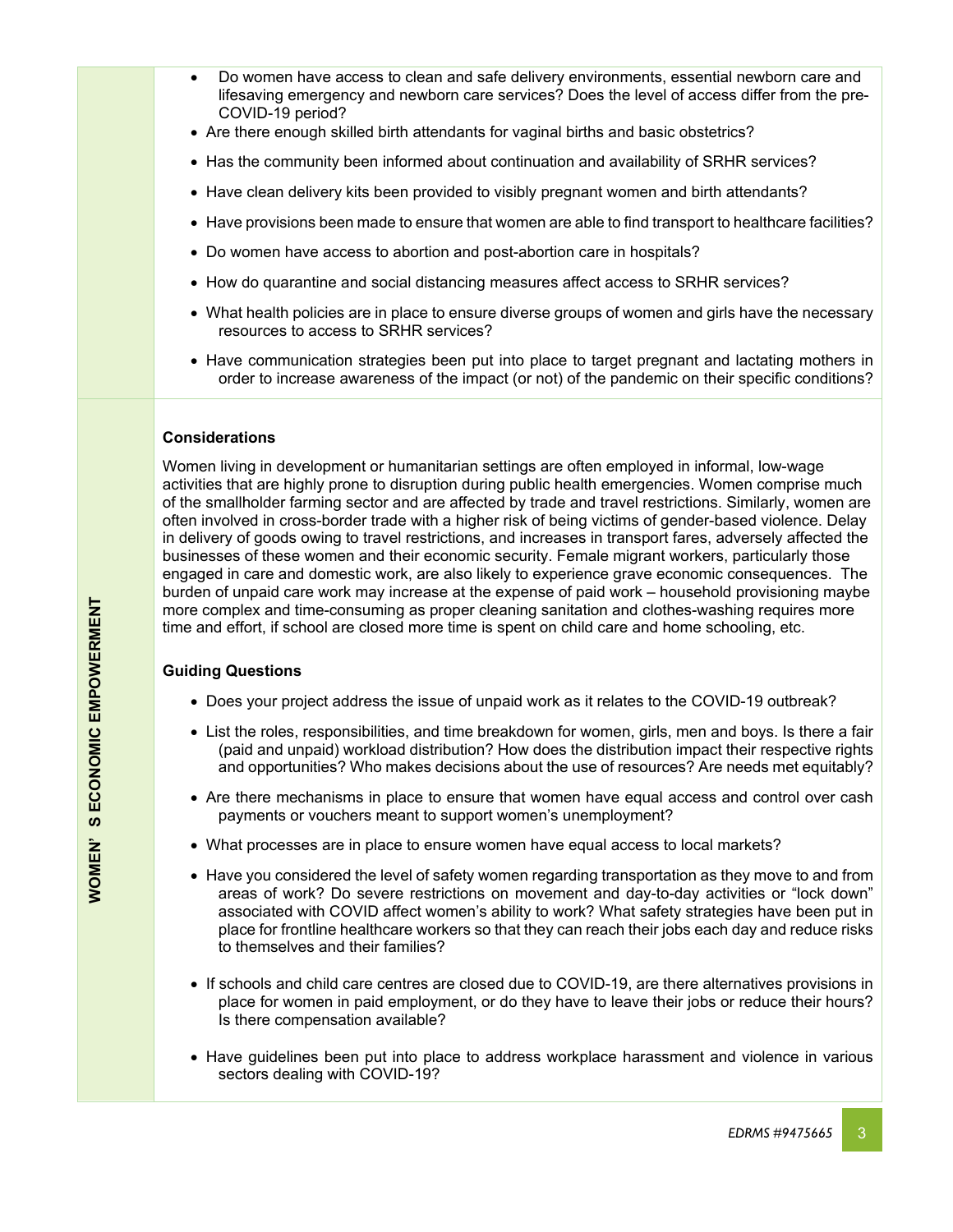- What policies and mechanisms are in place to address the economic vulnerability of women in formal and informal/precarious employment who lose their job due to the COVID-19 crisis?
- Are there ways to provide incentives for women re paid care and to share the load?
- What are the risks of austerity and its impacts on social programs/funding, what steps has the government taken to bolster the economy, who benefits from these, and will they endure beyond the crisis? Which economic sectors are women mostly engaged in (since some sectors will be hit much harder than others by the economic fallout of country-wide shut down)?
- Is there loan support or loan forgiveness from financial service providers for women owned businesses?
- Do austerity policies and their impacts on social programs/funding, disproportionately affect women?
- What steps has the government taken to bolster the economy, who benefits from these?
- Which economic sectors are women mostly engaged in? Are these sectors being supported equally to those sectors dominated by men?

<https://www.womensworldbanking.org/insights-and-impact/>

## **Considerations**

Crises exacerbate pre-existing gender inequalities and place women, girls, and other vulnerable populations at increased risk of gender-based violence (GBV) and intimate partner violence (IPV). Early evidence suggests that in COVID-19 outbreaks IPV incidents surge, particularly when movement restrictions or quarantine measures are put in place. Conversely, at the time when many women and girls have a heightened need of GBV and IPV services, access and availability of these services are likely to decrease as resources are diverted to dealing with the health crisis. Similarly, during an outbreak, law enforcement systems are weakened or diverted to crisis related activities. The economic impact of public health emergencies may force families to take their children, particularly their daughters, out of school to work, potentially leading to transactional sex or child, early, or forced marriages.

As essential businesses close and schools may opt for online-training, the increase use of technology will increase the risk of online violence and abuse against all persons, particularly against women and girls. Approaches to online solutions and dialogue must address the different impacts women and girls may experience to access safe technology.

## **Guiding Questions**

- Are GBV prevention plans in place? What plan is in place to respond to increased incidents of GBV during a health crisis? Are GBV services considered essential services in an emergency?
- Are health care workers trained to properly identify GBV and IPV risks and cases; to handle disclosures in a compassionate, non-judgmental way; and know to whom they can refer patients for additional care?
- Is clinical care and referral to other supportive services available for survivors of sexual violence?
- Are the hotlines/ helplines available and functional 24/7 in the respective regions/ areas? Is there any record maintained to see increase/ decreased and type of calls received on these helplines?
- Are shelters for women survivors of GBV and other protection services equipped with biosafety supplies?
- Have safe spaces been put into place within health facilities to receive survivors of GBV?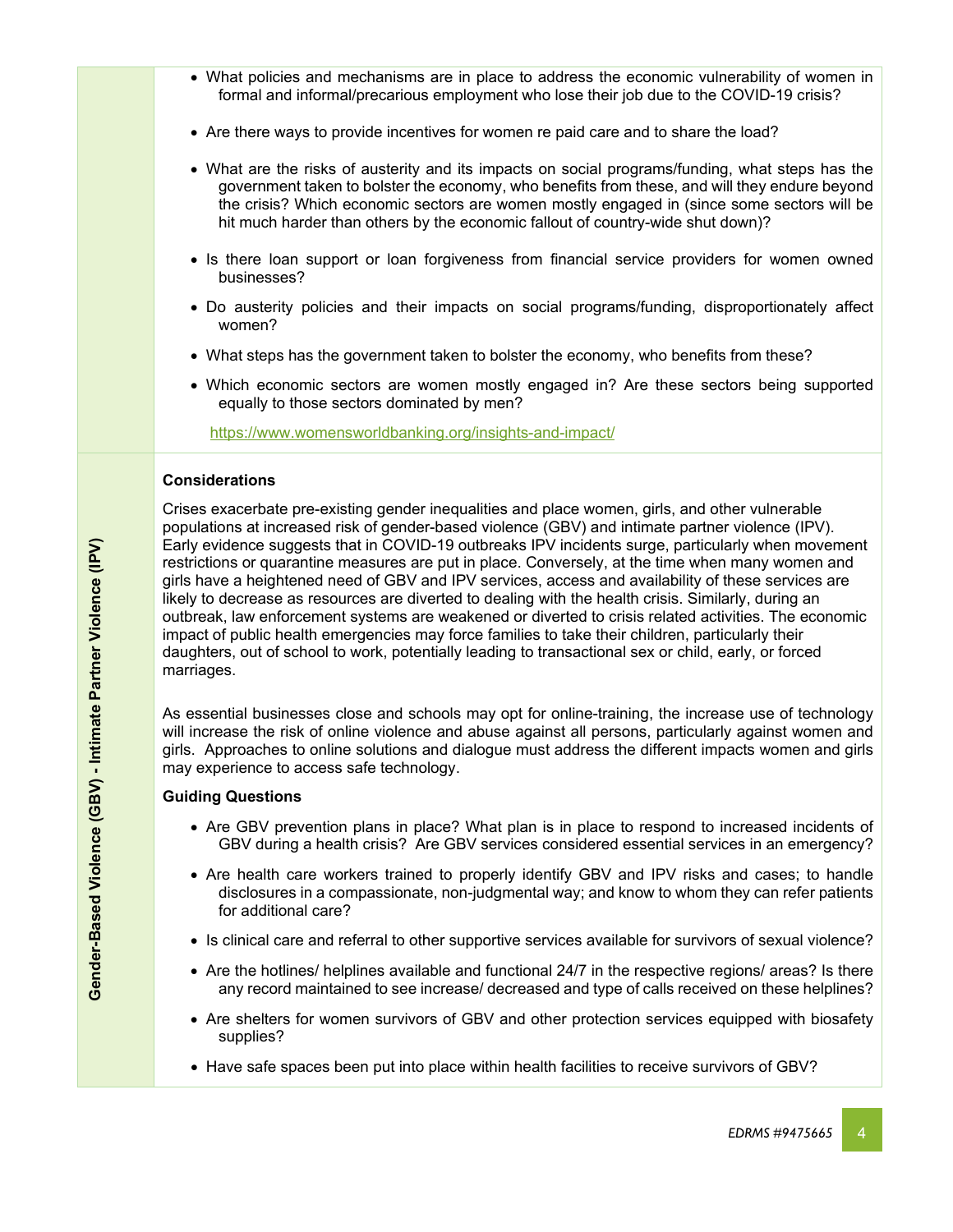- Are victims of GBV and IPV aware of the type of services and interventions available to them?
- Have you considered the possibility that drastic changes may disrupt the normal protections afforded in typical daily life--such as the presence of other people, well-lit transport routes, variety of options for travel times, etc.— and leave women vulnerable to violence, including sexual violence?
- Has there been an increase in the incidence of FGM while girls are out of school during the pandemic?
- Are local leaders- including men speaking out against GBV and promoting reporting channels?
- How/can we best engage men as facilitators, supporters, catalyzers, champions etc?

 [https://www.unwomen.org/en/digital-library/multimedia/2020/4/infographic-covid19-violence](https://www.unwomen.org/en/digital-library/multimedia/2020/4/infographic-covid19-violence-%20%20%20%20%20%20against-women-and-girls)[against-women-and-girls](https://www.unwomen.org/en/digital-library/multimedia/2020/4/infographic-covid19-violence-%20%20%20%20%20%20against-women-and-girls)

<https://www.hrw.org/news/2020/04/03/uganda-lgbt-shelter-residents-arrested-covid-19-pretext>

## **Considerations**

The recent spread of the Coronavirus has shown that schools in almost all COVID-19 affected countries close for an indefinite period to mitigate the spread of the outbreak, impeding children's access to education. Girls in development and humanitarian contexts are particularly affected. Even when their schools are not closed, girls find it increasingly difficult to balance their caregiving burdens with education, which leads to increased absenteeism or to them leaving school completely. Evidence from the Ebola crisis has shown that marginalized girls are more at risk than boys of dropping out of school altogether following school closures. This has a long-term impact on girls' educational, economic, and health outcomes.

#### **Guiding Questions**

#### **Crisis Related**

- What barriers do girls face in accessing education (e.g. gender-based violence and other safety risks; gender norms that prioritize education of boys over girls; gender-discriminatory attitudes towards girls in education settings; child and/or forced marriage; domestic responsibilities; etc.) and are at risk of being exacerbated during the pandemic?
- What are the differential impacts of school closure on diverse groups of girls and boys?
- How can the project help to support culturally appropriate, locally driven safety precautions for girls?
- How are education authorities maintaining contact with girl-child learners? Are they communicating back to school plans and remote learning processes?
- Do the Ministries of Education have specific budget lines in their COVID-19 response plans that target girls?
- How are the Ministries of Education integrating gender equality, equity, and inclusion into the Covid-19 education sector response plans and operational plans (emergency, recovery and stabilization)?
- How are the Ministries of Education coordinating and promoting gender equality with other line Ministries such as health, social development, finance?
- How are development partners promoting gender equality in the education sector response plans (humanitarian and development) at the country level?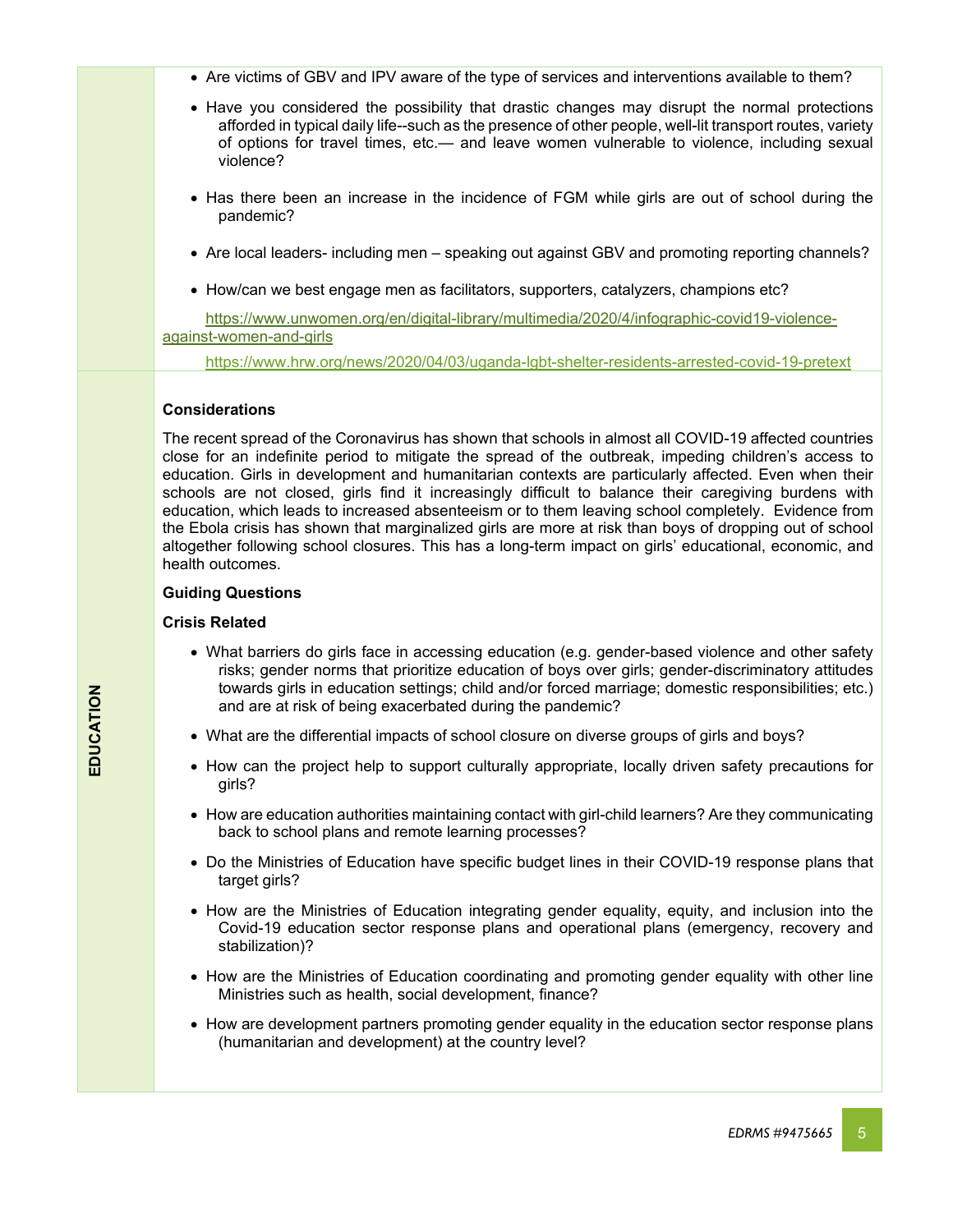#### **During School Closures**

- What are the differential impacts of school closure on girls and boys? Are women and girls involved in decisions about the location of safe alternative learning environments?
- Is there any plan to support the access to distance learning for all children with a special attention being paid to girls, including disabled girls and girls in other vulnerable groups? Are there measures taken to foster girls' return to school after the crisis?
- Are women and girls involved in decisions about the location of safe alternative learning environments?
- How is gender equality, and positive images and messages of girls and boys, integrated into online (radio, TV, e-platforms) and off-line (printed materials) curricula, learning resources and assessment?
- Have the different needs of disabled girls and boys been considered in developing these learning platforms?
- How are the parents or caregivers being supported to ensure that their girls and boys are not behind in their learning due to school closure?
- Are there women para-professionals or other women in the community who could be involved in teaching, mentoring or other ways of supporting girls—especially young women—in schools or remotely during closures?
- How are TVET programs (on-line and off-line) being delivered to adolescent girls and young women during the closures? Is there flexibility that recognizes that household responsibilities may have increased making time to continue learning difficult? Do female TVET learners have the tools they need at home to continue learning?

#### **Stay in School/Back to School Efforts**

- Are teachers and administrators trained to address specific COVID-19 topics related to girls' health? Are they trained to ensure safety within the classroom through sanitation practice and health monitoring (i.e. understanding symptoms, fever monitoring)?
- Do schools have girl-friendly sanitation facilities and supplies including safe and accessible latrines, hand-washing facilities and soap?
- Do schools and school administrators have sanitation and safety measures in place including handwashing and sanitization protocols?
- Do schools have referral mechanisms in place that can link students, and particularly girls, with health and psycho-social support resources?
- What opportunities exist to integrate previously out-of-school children in learning as education restarts (i.e. those engaged in remote learning)?
- What safety measures are put in place to protect girls when attending or travelling to school? Are there any violence related risks that boys face when going to school (whether gender-based or not)?
- What are the differential impacts of school closure on girls and boys? Are women and girls involved in decisions about the location of safe alternative learning environments?
- What obstacles do girls face in accessing digital learning platforms?
- How are the parents or caregivers being supported to ensure that their girls and boys are not behind in their learning due to school closure?

<https://en.unesco.org/news/covid-19-school-closures-around-world-will-hit-girls-hardest>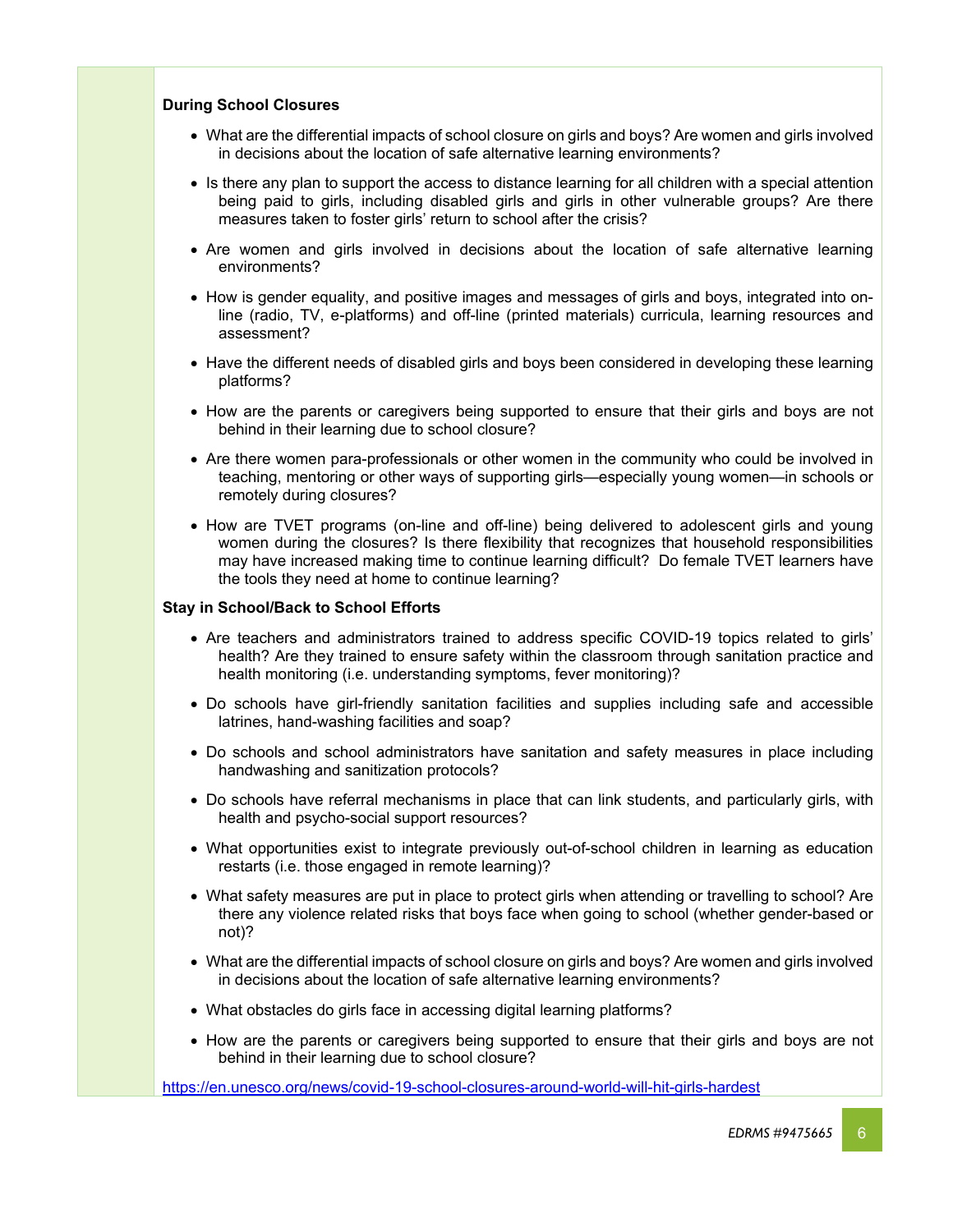## **Considerations**

In many countries WASH infrastructure, is insufficient to meet increased demand during public health emergencies. WASH staff are often transferred to different parts of the country in order to respond to the health emergency, thereby reducing populations' access to safe water for cleaning or drinking at a time when good hygiene and sanitation practices are most critical. Women and girls often find that their access to hygiene and sanitary materials are reduced due to decreased household income. This impedes their ability to conduct household-level disease prevention efforts or to attend to their own hygienic needs. Women and girls who are reliant on humanitarian agencies for their sanitary supplies—including menstrual hygiene goods, soap, and water treatment tabs—may find those services interrupted.

## **Guiding Questions**

- Have you contacted community leaders, including women and young women on health promotion and community-based WASH facilities? How to ensure that the most vulnerable women and girls have access to health promotion programs as well as WASH facilities?
- Are the wash facilities situated in a way that allows people, especially women and girls to use the facilities and continue to exercise social distancing?
- Do women and girls people have easy access to soap and other hygiene products, including menstrual hygiene products?
- How do you ensure women and girls have access to these facilities in a security and equitable manner?
- Is there enough water available so that people, especially women and girls, can frequently wash their hands? If not, which temporary alternatives are available in local markets such as wipes and hand sanitizer?
- If women are mainly responsible for collecting water, what safety considerations are being put in place to address the extra burden and their safety?
- How does gender stereotyping negatively affects delivery of sanitation programs?

[https://www.wsscc.org/2020/03/29/covid-19-how-gender-stereotyping-negatively-impact](https://www.wsscc.org/2020/03/29/covid-19-how-gender-stereotyping-negatively-impact-delivery-of-sanitation-and-hygiene-programmes/)[delivery-of-sanitation-and-hygiene-programmes/](https://www.wsscc.org/2020/03/29/covid-19-how-gender-stereotyping-negatively-impact-delivery-of-sanitation-and-hygiene-programmes/)

## **Considerations**

Single female-headed households with children are more likely to have inadequate shelter than households with two adults. Inadequate shelter increases the risk of illness and disease by 25 percent over the course of a person's lifetime, while overcrowded shelter conditions can greatly increase the spread of infectious diseases, sexual harassment and gender-based violence. These factors mean that internally displaced persons (IDPs) and refugees, especially members of female-headed households, are at particular risk should a COVID-19 outbreak occur in these settings. In addition, orphaned children and, in particular children-headed households, are particularly vulnerable in public health crises as they may become homeless and at greater risk of being exposed to infection.

## **Guiding Questions**

**SHELTER**

**SHELTER** 

- What is the average number of people living in one household? How does this affect the ability of people to perform social distancing practices?
- What cultural or legal barriers are there related to women's and girls' access to shelter? Are women able to rent/own homes or land? Are there policies in place to protect the domicile of women-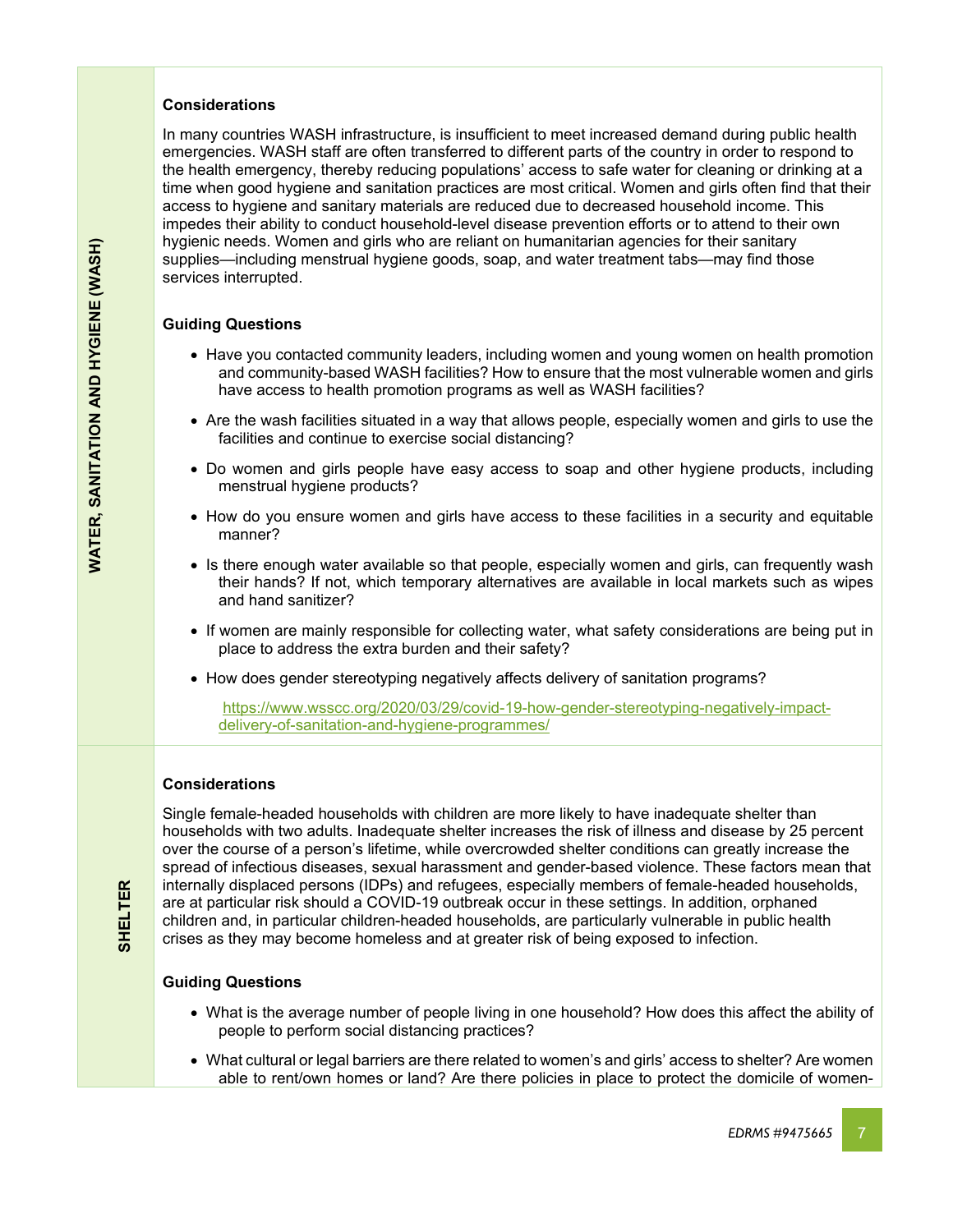headed households if a male member is sick or dies?

- If shelter-at-home orders are given, what provisions have been put in place for homeless people, particularly women and girls?
- In densely populated areas, how are women and girls able to access essential goods and maintain physical distancing protocols?
- What provisions have been put in place to ensure children-headed households and orphaned children are provided equal access to services and financial supports?

<https://www.hrw.org/news/2020/04/03/uganda-lgbt-shelter-residents-arrested-covid-19-pretext>

## **Considerations**

Movement restrictions and quarantine measures have resulted in reduced food production, trade, and less accessibility to food, sending prices higher at the same time that populations find themselves unemployed or less able to engage in economic activities. Some households have been forced to use negative coping mechanisms, such as reducing food consumption, engaging in transactional sex, or borrowing money. The risk of heightened food insecurity and malnourishment during public health emergencies is particularly grave for women and girls because social norms in some contexts dictate that they eat last and least. When food becomes scarce, women and girls—who are already more likely to be malnourished than men and boys could face additional health complications quickly, including increased susceptibility to COVID-19 infection. Furthermore, illness can also limit women's capacity to work, reducing their ability to produce and secure food for themselves and their families.

## **Guiding Questions**

- Are women, girls and other at-risk groups actively involved in community-based activities related to food security? Are they in leadership roles?
- What are the social gender norms about food use and access within the household? Do women and girls have equal access to food in the household?
- How is the pandemic affecting the different roles of women and men in agricultural production, fisheries, forestry, etc.?
- Are the distances and routes to be travelled to food distribution sites, work sites, and agriculture or livestock activities safe for women, girls and other at-risk groups?
- How does the increased burden of unpaid care work impact women and girls in this sector?
- Are there mechanisms in place to facilitate inputs, technical assistance etc. to support women agricultural producers? Are agricultural women participating in policy dialogue to develop agricultural and food security plans?

## **Considerations**

COVID-19 outbreaks are devastating in any context, particularly for women and girls. However, the dangers of such outbreaks are magnified for the nearly 168 million vulnerable people around the world who are in need of humanitarian assistance and protection. Many of the displaced are sheltering in countries with weak WASH infrastructure and lack access to health services. Refugee and Internally Displaced People (IDP) populations in camps and informal settlements are acutely vulnerable, as overcrowding or exposure can exacerbate infection rates and increase incidence of sexual harassment and violence against women and girls. Those who remain in conflict-affected areas also face dire circumstances. Conflict often interrupts health services, results in damaged health infrastructure, impedes the ability of health care workers to conduct disease surveillance, violates rights, and further stigmatize and exclude vulnerable groups from accessing food and services.

**HUMANITARIAN**

HUMANITARIAN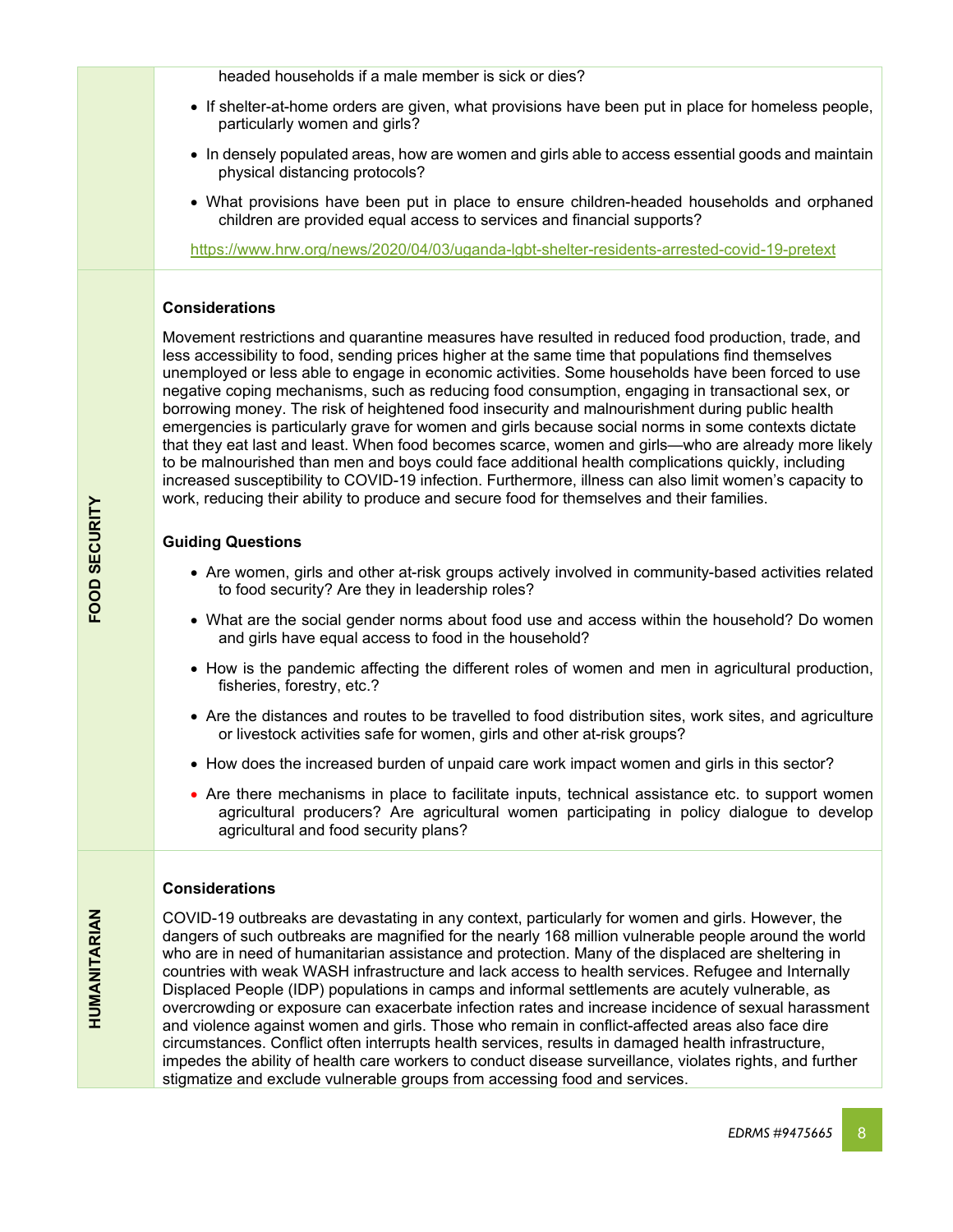## **Guiding Questions**

- Are women and other at-risk groups actively involved in community-based camp governance structures? Are women in leadership roles?
- Have non-virus safety issues been considered when selecting site locations so that camps do not exacerbate GBV vulnerabilities?
- Have women, adolescent, and child-friendly spaces been considered at the camp planning and set-up stage as a way of facilitating access to child care while parents are in isolation?
- Do women, girls and other at-risk groups face risks of harassment, sexual assault, kidnapping or other forms of violence when accessing prevention, treatment and care facilities?
- Are diverse groups of women and girls meaningfully engaged in the development of camp policies, that address their rights and needs during the crisis? In what ways are they engaged?
- What shelters have been designed to afford both shelter and the possibility of quarantine?
- Are toilets, bathing facilities and water points placed at appropriate distances so that people can use the facilities without being in close contact with each other?
- Is there enough space in the camp to allow people to exercise without risking COVID-19 infection?

[https://reliefweb.int/report/world/statement-women-s-refugee-commission-executive-director-sarah](https://reliefweb.int/report/world/statement-women-s-refugee-commission-executive-director-sarah-costa-covid-19-pandemic)[costa-covid-19-pandemic](https://reliefweb.int/report/world/statement-women-s-refugee-commission-executive-director-sarah-costa-covid-19-pandemic)

#### **Considerations**

In GAC's efforts to respond rapidly to COVID-19, there are some new flexibilities in the programming processes. Gender equality continues to be important in new projects and in revisions/additions to operational projects.

## **Guiding Questions**

- Has the implementing partner conducted a rapid gender equality assessment that provides gender and age disaggregated data to inform their proposed COVID-19 response?
- How has the project logic model and PMF been modified to respond to GE within COVID-19 crisis?
- Have GE dimensions and related mitigation strategies been considered in the risk assessment of the proposed COVID-19 intervention?
- Have protocols been developed to ensure staff are trained to respond effectively to the needs of diverse groups of women and girls?
- Has the GE specialist been consulted in informing the project response to COVID-19?
- Have budget lines been revised to compensate for COVID-19 response and what provisions have been made to respond to the needs of women and girls in particular?
- Has the existing project's GE strategy been revised to adjust to the COVID-19 response?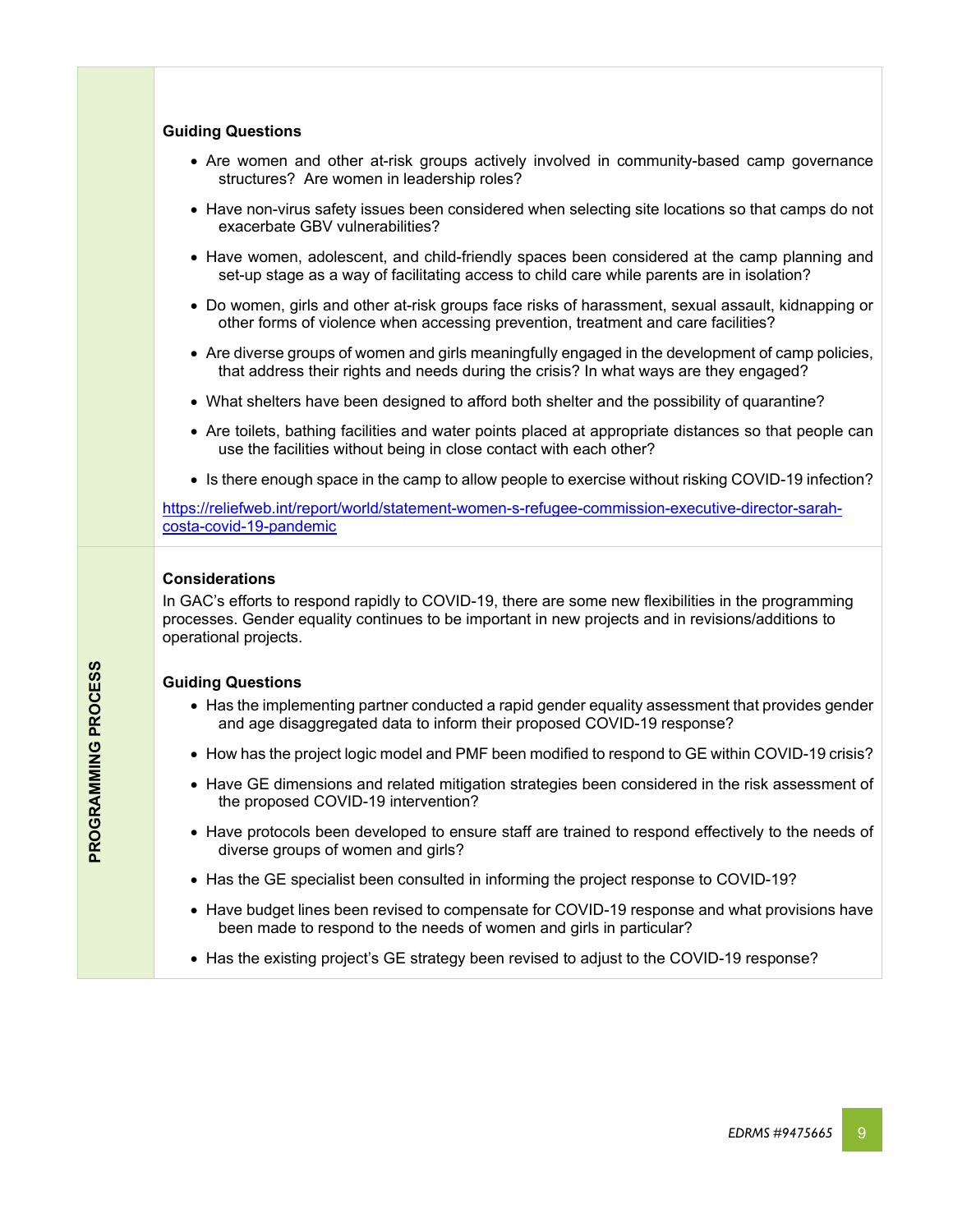## **Considerations**

In response to the COVID-19 crisis, women's rights organizations (WROs) are playing a dual role. They are first responders, providing needed information and health, social and economic services that are tailored to women and girls in all their diversity. Simultaneously, they continue to advocate for women's rights within and beyond crisis response. Early reports of partners from GAC's [Women's Voice and](https://www.international.gc.ca/world-monde/issues_development-enjeux_developpement/gender_equality-egalite_des_genres/wvl_projects-projets_vlf.aspx?lang=eng)  [Leadership Program](https://www.international.gc.ca/world-monde/issues_development-enjeux_developpement/gender_equality-egalite_des_genres/wvl_projects-projets_vlf.aspx?lang=eng) reveal while WROs work in isolation and manage resource scarcity, they are facing increased demand for support from the women and girls they serve. Within this context, WROs remain key partners in aid delivery, but to sustain their critical functions they require flexible support.

#### **Guiding Questions**

- Can you use local relationships, prior mapping studies or information from the national women's ministry to identify and include national and local WROs in COVID-19 response projects?
- Has the project informed project consortia with WROs as full partners where possible? Include WROs as sub-grantees to reduce administrative burdens or if they still need to build a track record.
- Have you taken the time to include WROs as active partners during project design activities? Have WROs been asked to describe the characteristics and needs of their beneficiary groups, and cocreate project activities in order to meet the needs of women and girls in all their diversity?
- Has a rapid capacity-building component been built into the project so that WROs can quickly skill up on financial reporting, technical service delivery or other areas if necessary?
- Have coordination activities been built into the project? Does the project create space so that WROs can coordinate with each other? Does the project build linkages between WROs and health, economic or social service ministries to enhance information flow and continuity of care?
- Does the project use creative approaches to budget for transportation, meeting attendance and other costs so as to not overburden WRO operating budgets?

|                   | <b>Resources</b>                                                                                                                |
|-------------------|---------------------------------------------------------------------------------------------------------------------------------|
|                   | IASC GBV Guidelines COVID-19 resources to address gender-based violence risks                                                   |
|                   | UN Women https://www.unwomen.org/en/news/in-focus/in-focus-gender-equality-in-covid-19-response                                 |
|                   | Women's Empowerment Principles https://www.weps.org/sites/default/files/2020-04/WEPS%20COVID-<br>19 Final %2013%20April PDF.pdf |
| <b>RESOURCES</b>  | CARE https://care.ca/2020/04/new-covid-19-global-rapid-gender-analysis-addresses-concerns-of-<br>women-and-girls-in-pandemic/   |
|                   | Plan International https://plan-international.org/emergencies/covid-19-faqs-girls-women                                         |
|                   | Gender and Economy https://www.gendereconomy.org/primer-on-the-gendered-impacts-of-covid-19/                                    |
|                   | Global Rapid Gender Analysis https://www.rescue.org/press-release/new-covid-19-global-rapid-                                    |
|                   | gender-analysis-addresses-concerns-women-and-girls-0                                                                            |
| Date: May 8, 2020 |                                                                                                                                 |
|                   | Drafted: Jamie Unsworth                                                                                                         |

Consulted: Vanya B/Shawn H/Margaret C/Linda H/Barbara M/Rita H/Caroline C/Faidlyne P/ Nathalie R/

Reviewed: Duy Ai Kien/ Julia Dicum/Françoise Nduwimana/Isabelle Solon Helal

Approved: Elizabeth Williams, Director, Gender Equality Division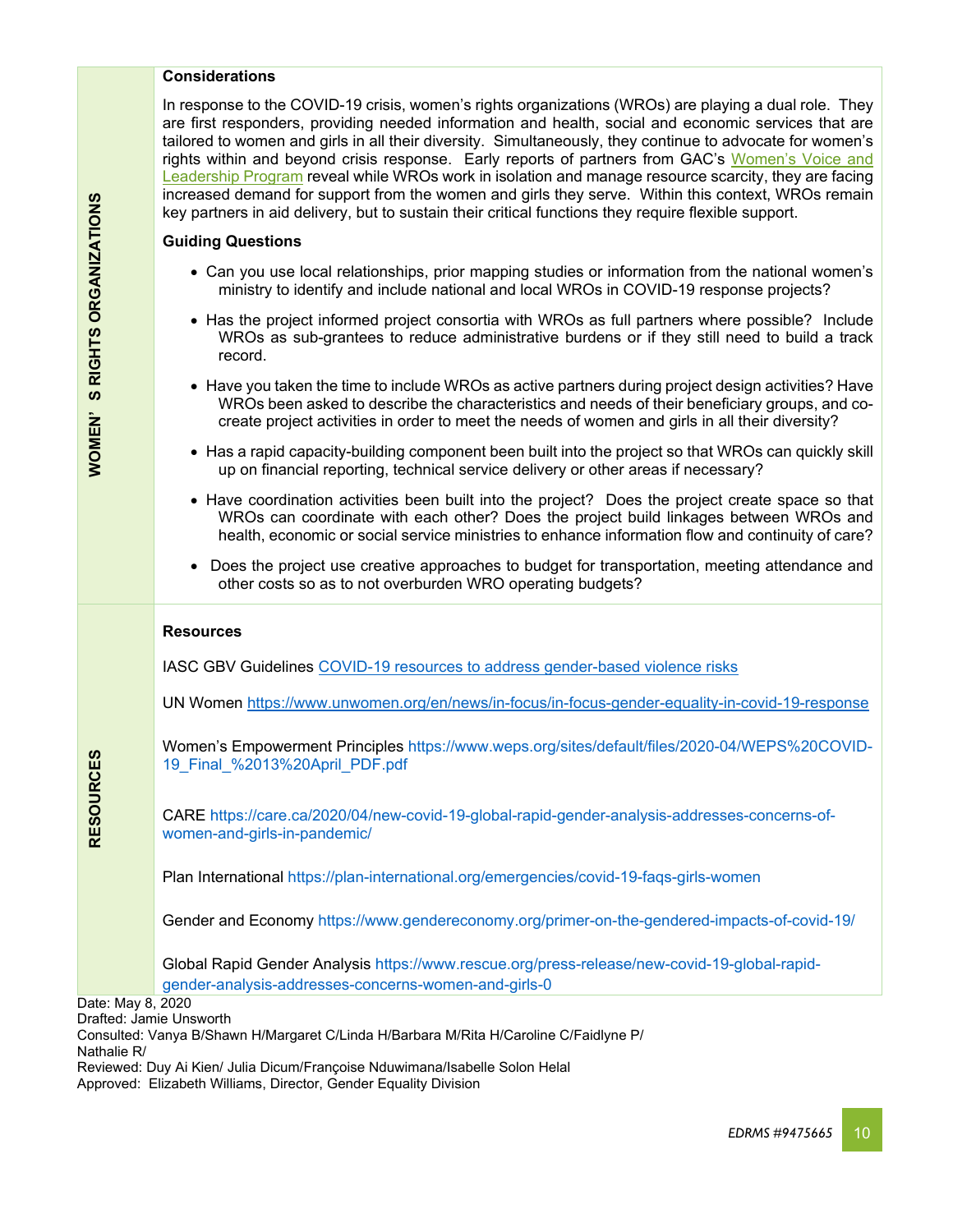# **Sample Menu of Intermediate outcomes:**

- Improved resilience and gender-responsiveness of communities to equitably recover from the lockdowns associated with Covid-19.
- Improved resilience of women and girls to recover from the lockdowns associated with Covid-19.
- Increased equitable coverage of health care, livelihood, food security and basic services for people affected by the response to Covid-19 that particularly addresses the rights of women and girls.

# **Sample Menu of Immediate outcomes:**

- Improved ability of local health authorities to work with women health workers to control, diagnose & treat Covid-19 infection in a manner that directly responds to the rights of women & girls and prevents SGBV.
- Improved ability of local health authorities to work directly with women health workers and women's rights organizations, to control, diagnose and treat Covid-19 that responds to the rights of women and girls.
- Increased awareness of rights-based Covid-19 measures by people and communities, especially women and girls.
- Increased ability to response to Covid-19 measures by people and communities that takes into consideration the rights of women & girls, including SRHR and SGBV.
- Increased public awareness of Covid-19 measures that respond to the health rights of women & girls, including SRHR and SGBV.
- Increased ability of governments to work with key stakeholders such as WROs to make decisions on Covid-19 measures.
- Increased ability of governments to work with WROs to directly address the health and the socioeconomic rights of women & girls during Covid-19 measures.
- Increased ability of governments to work with key stakeholders such as WROs to implement gender-responsive Covid-19 measures that protect the rights of women and girls.

# **Sample menu of activities:**

- Develop evidence-based Covid-19 materials in collaboration with WROs and women health workers for health care workers that directly responds to the rights of women & girls and prevents and treats cases of SGBV.
- Develop and implement Covid-19 strategies informed by WROs and women health workers that effectively respond to the rights and choice of women & girls.
- Implement strategies developed by women's rights leaders to reach marginalized women's groups and to reduce the negative impact of lockdown on women and girls.
- Design Covid-19 independent social media campaigns that communicate the health needs and rights of women and girls
- Design Covid-19 independent social media campaigns that communicate positive attitudes and behaviors to adopt in responding to the specific health rights of women & girls, including messages on sexual health and rights, maternal death prevention and reducing SGBV.
- Design Covid-19 social media campaigns, informed by women, girls and WROs, that communicate the specific health rights of women and girls during the epidemic in an interactive format that